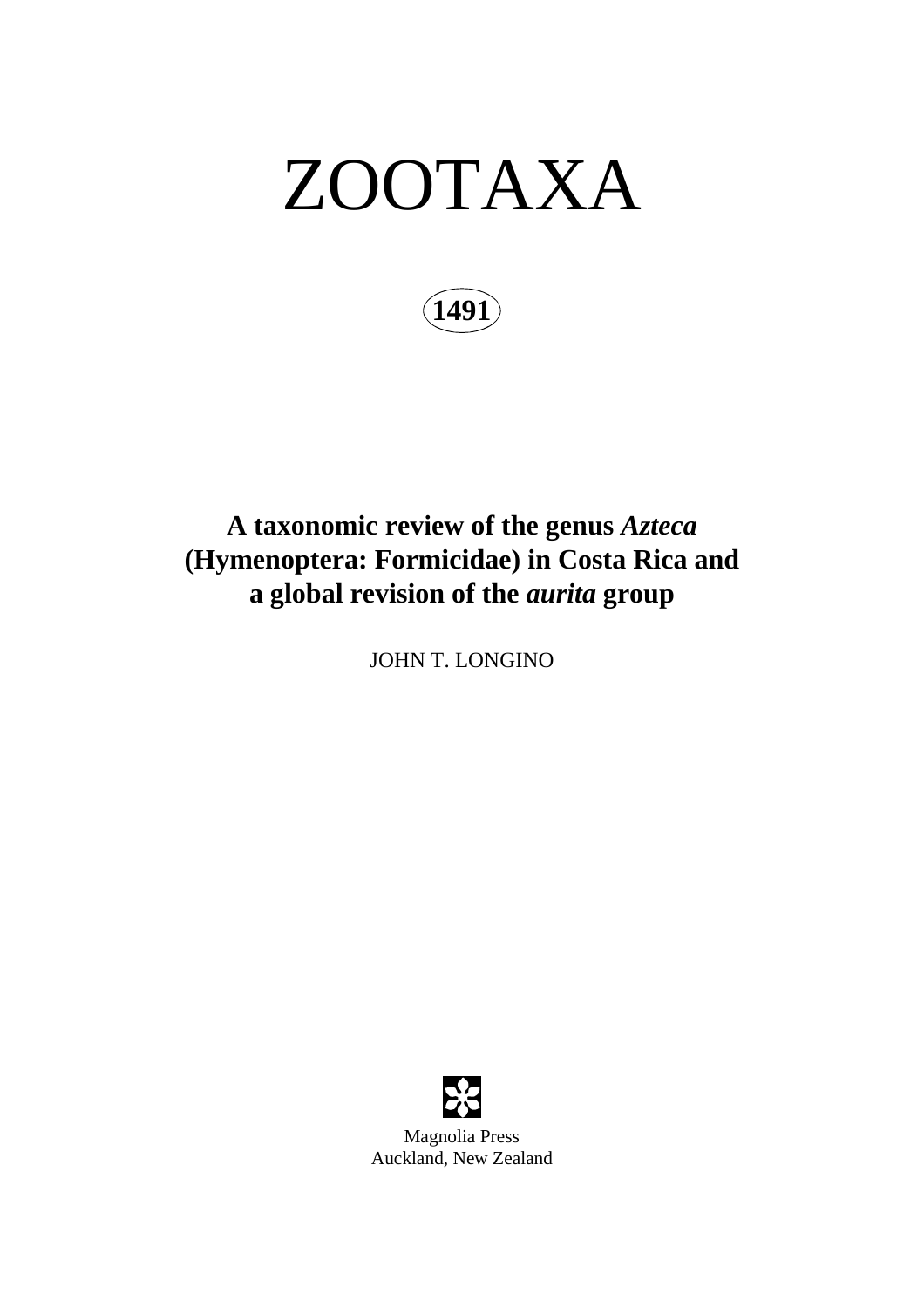John T. Longino **A taxonomic review of the genus** *Azteca* **(Hymenoptera: Formicidae) in Costa Rica and a global revision of the** *aurita* **group** (*Zootaxa* 1491)

63 pp.; 30 cm.

31 May 2007

ISBN 978-1-86977-113-3 (paperback)

ISBN 978-1-86977-114-0 (Online edition)

FIRST PUBLISHED IN 2007 BY Magnolia Press P.O. Box 41-383 Auckland 1346 New Zealand e-mail: zootaxa@mapress.com http://www.mapress.com/zootaxa/

© 2007 Magnolia Press

All rights reserved.

No part of this publication may be reproduced, stored, transmitted or disseminated, in any form, or by any means, without prior written permission from the publisher, to whom all requests to reproduce copyright material should be directed in writing.

This authorization does not extend to any other kind of copying, by any means, in any form, and for any purpose other than private research use.

ISSN 1175-5326 (Print edition) ISSN 1175-5334 (Online edition)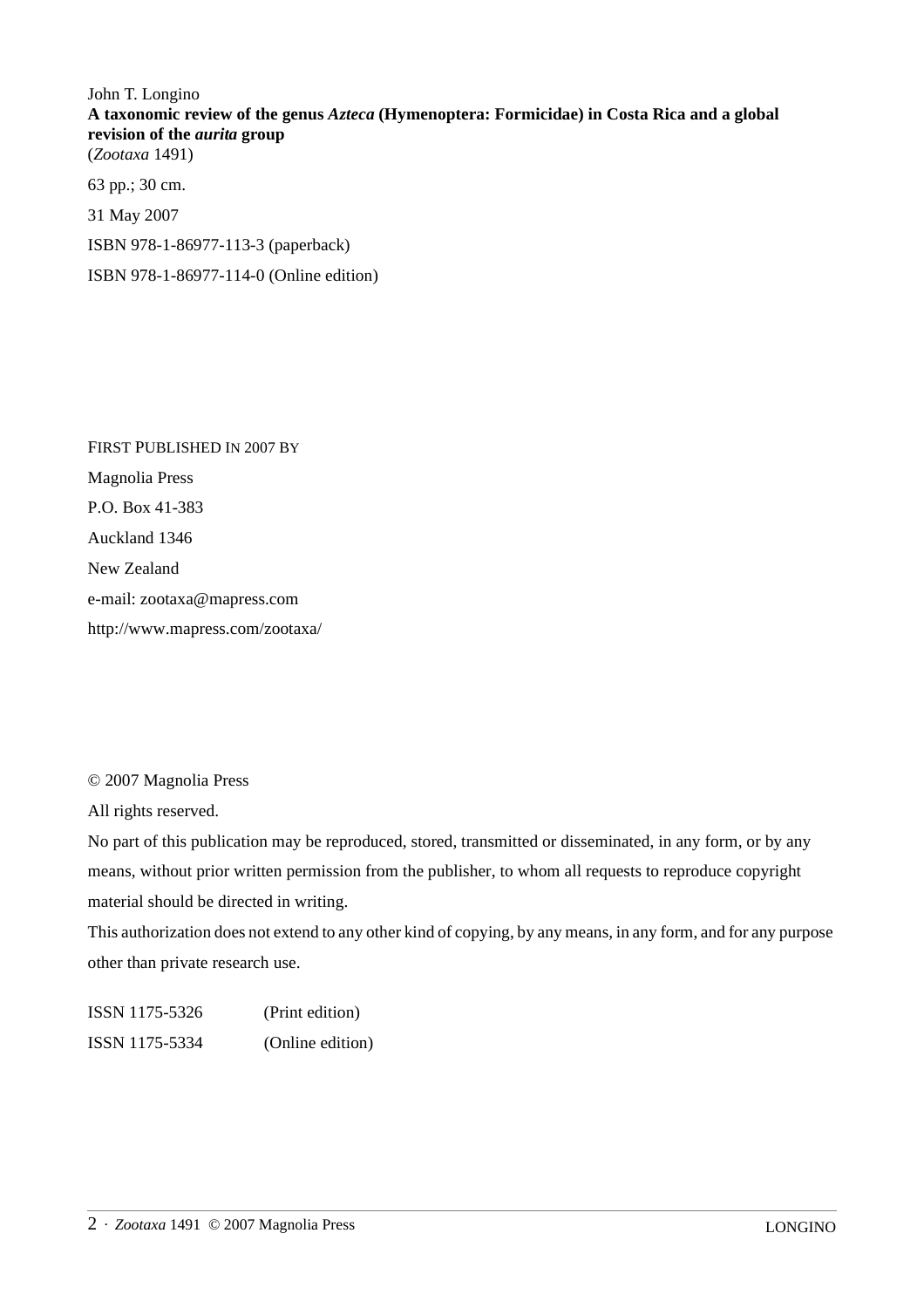

Copyright © 2007 · Magnolia Press



### A taxonomic review of the genus Azteca (Hymenoptera: Formicidae) in Costa Rica and a global revision of the *aurita* group

#### JOHN T. LONGINO

The Evergreen State College, Olympia, Washington 98505. E-mail: longinoj@evergreen.edu

#### **Table of contents**